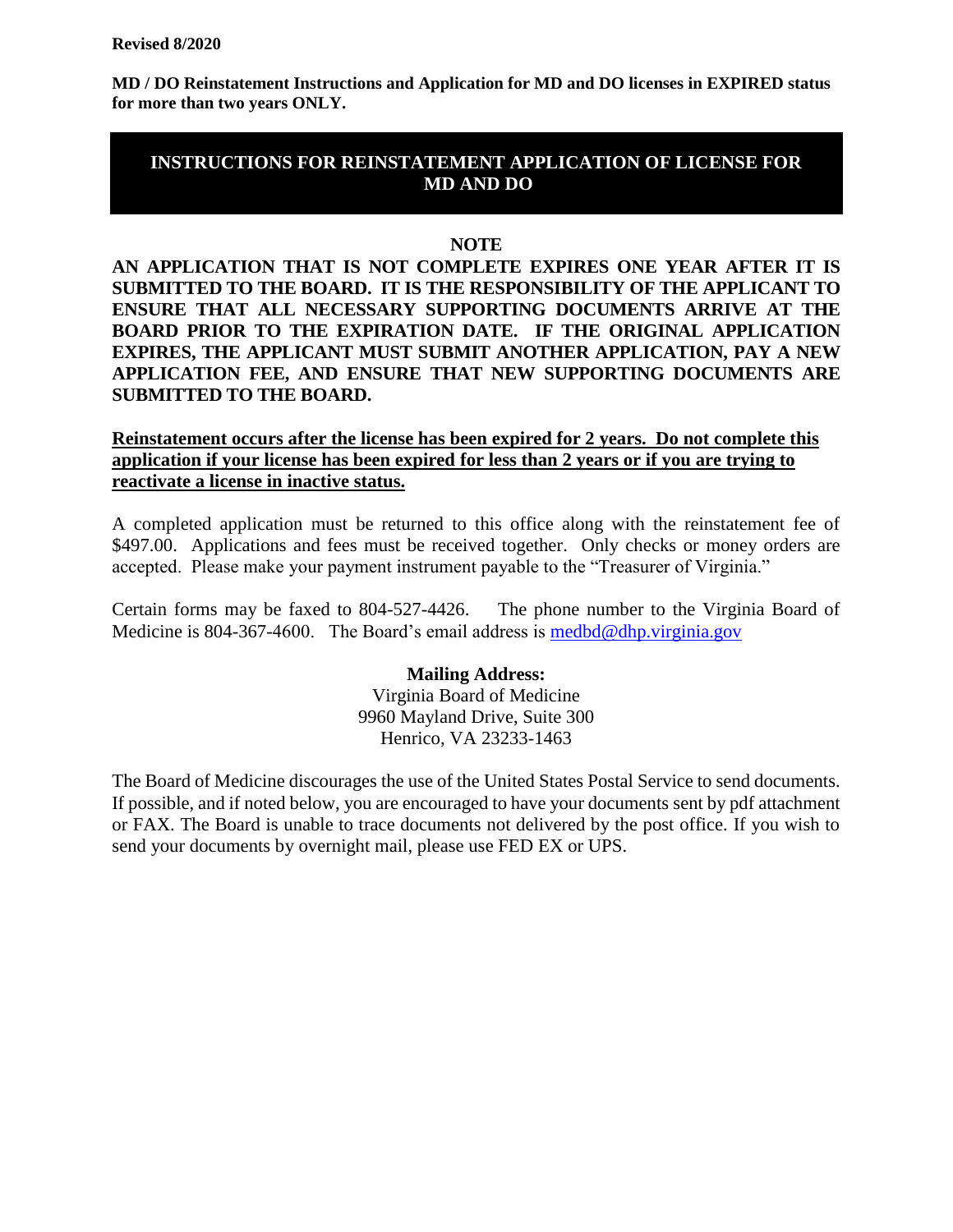# **INFORMATION REQUIRED TO COMPLETE YOUR APPLICATION**

(This form is designed to be used as a checklist for submitting required documentation)

- $\Box$  If you answer "yes" to any of the licensure questions in #5-16, please provide a written explanation on a separate piece of paper and attach it to the application. If you have disciplinary action with another Board, attach a copy of the Board Order or other documentation. If you have medical mal practice claims, attach a narrative that includes dates, your treatment of the patient, and any payment made per settlement or judgement. You may also provide a letter from your attorney. If you have misdemeanor or felony convictions, attach a copy of the court documents.
- 2. List all **hospitals, clinics, doctor's offices** and all other locations where you have provided professional service for the past 2 years, including locations where you only held privileges since your Virginia license expired.

**For applicants practicing as locum tenens physicians, or if you are practicing telemedicine, have the company you are affiliated with provide a complete list of all locations and dates where you have provided service.** 

3. Verification of all medical licenses from each jurisdiction within the United States, its territories and possessions or Canada in which you have been issued a full license must be received by the Board. **Please contact the applicable jurisdiction where you have been issued a license to practice medicine to inquire about having documentation forwarded to the Virginia Board of Medicine.** Verification must come from the jurisdiction and may be sent by email to [medbd@dhp.virginia.gov,](mailto:medbd@dhp.virginia.gov) faxed to (804) 527-4426 or mailed. **Many medical boards use [www.veridoc.org](http://www.veridoc.org/) to send their license verifications. Check with Veridoc to see if your other state license boards use Veridoc.** 

4 *NPDB Self Query –* **Complete the online [Place a Self-Query Order](https://www.npdb.hrsa.gov/ext/selfquery/SQHome.jsp) form**. Be ready to provide:

- o Identifying information such as name, date of birth, Social Security number
- o State health care license information (if you are licensed)
- o Credit or debit card information for the \$4.00 fee (charged for each copy you request)

**Verify your identity**. This can be done electronically as part of your order or by completing a paper form and having it notarized. You will receive full instructions as you complete your order.

**Wait for your response**. Once your identity is verified, the NPDB will process your order. A paper copy of your response will be sent the next business day by regular U.S. mail. The Board does not accept emailed copies of the NPDB report. When you receive your report in the mail from NPDB, **DO NOT OPEN IT. Place your unopened NPDB report in an oversized envelope and forward it to the Virginia Board of Medicine. The Board recommends using Fed EX or UPS for tracking purposes.** 

**The Board of Medicine is unable to track any mail or other package that is sent via the United States Postal Service.**

**Any NPDB report received for an application not completed within 3 months of receipt of the NPDB report will have to be resubmitted.**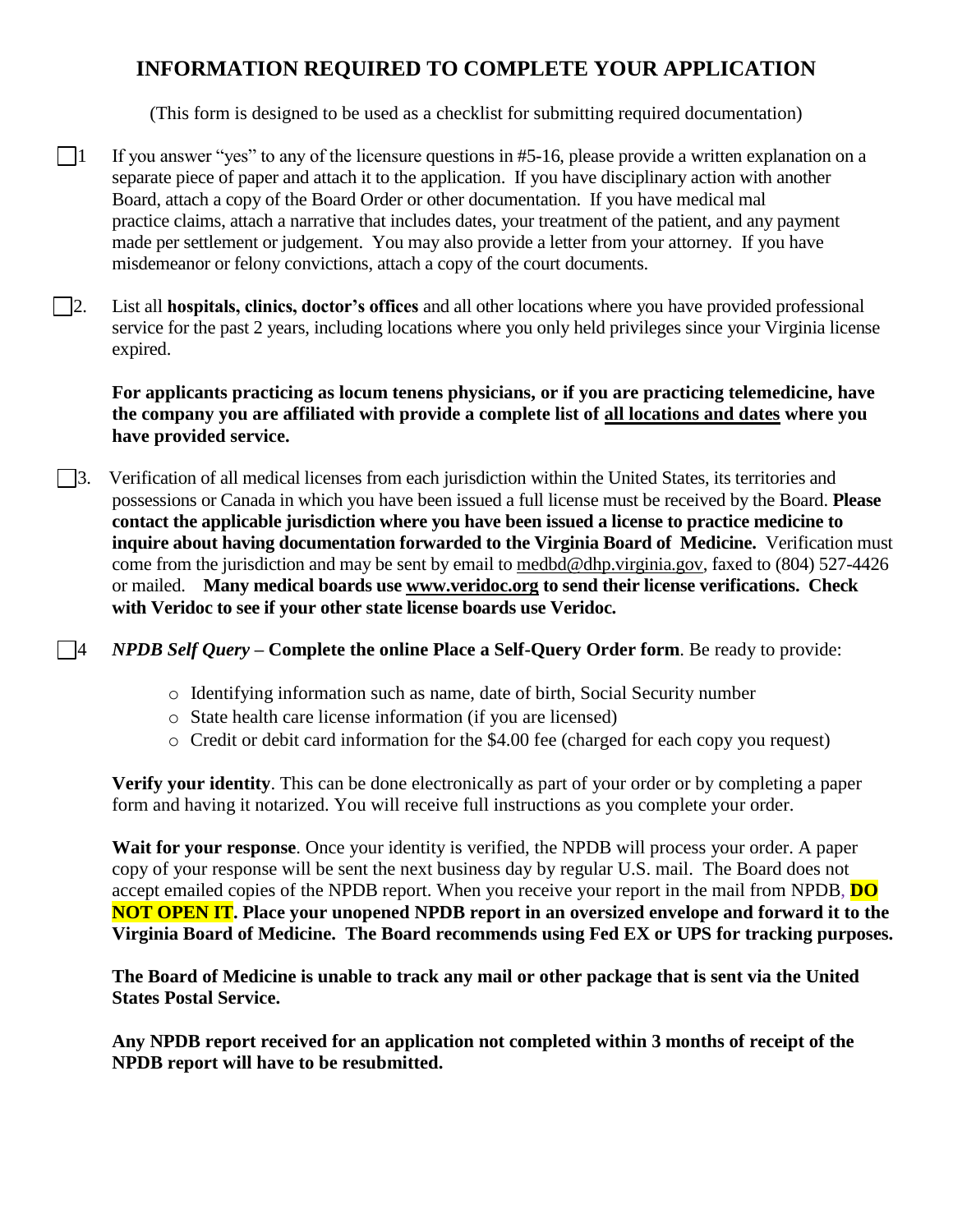$\Box$ 5. Provide documentation of having completed continuing education hours equal to the requirement for the number of years in which the license has been lapsed.

Please use the following guidelines to determine the continuing education hours needed for reinstatement.

If your license has been expired for 2 to 2.5 years, provide 60 hours of CME.

If your license has been expired for 2.5 to 3 years, provide 75 hours of CME.

If your license has been expired for 3 to 3.5 years, provide 90 hours of CME.

If your license has been expired for 3.5 to 4 years, provide 105 hours of CME.

If your license has been expired for 4 or more years, provide 120 hours of CME.

If a practitioner has not engaged in active practice in his profession for more than four years and wishes to reinstate or reactivate his license, the board may require the practitioner to pass one of the following examinations.

1. The Special Purpose Examination (SPEX) given by the Federation of State Medical Boards.

2. The Comprehensive Osteopathic Medical Variable Purpose Examination—USA (COMVEX-USA) given by the National Board of Osteopathic Examiners.

 $\Box$ 6 .Copies of documentation supporting any name change since your initial licensure in Virginia.

## **Please note:**

Applications will be acknowledged after receipt of the application of items that are missing. Applications not completed within 12 months may be purged without notice from the board. **Additional information may be requested after review by Board representatives.**

Application fees are non-refundable.

Do not begin practice until you have been notified of approval. Submission of an application does not guarantee reinstatement. A review of your application could result in the finding that you may not be eligible pursuant to Virginia laws and regulations.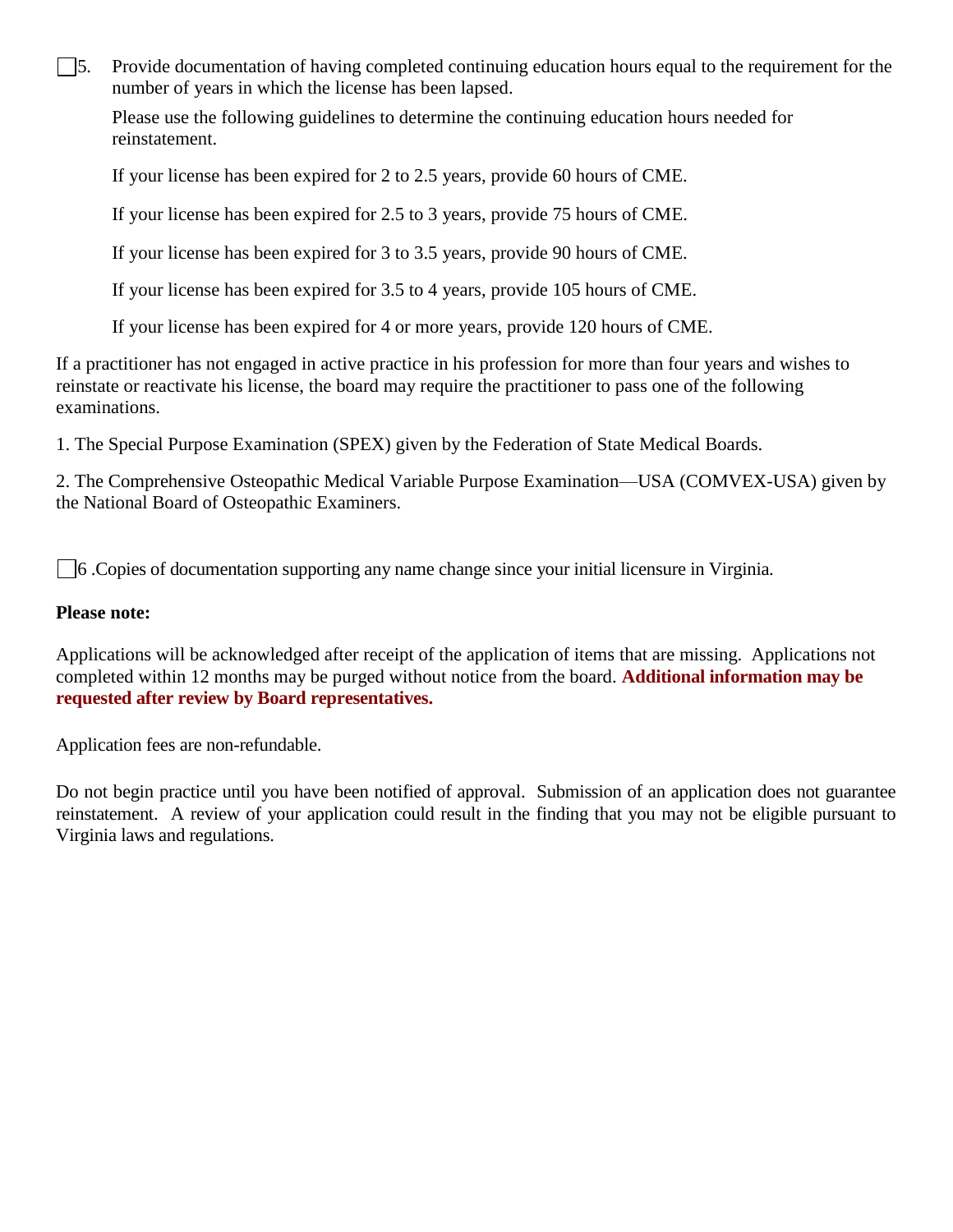#### **MD / DO REINSTATEMENT APPLICATION:**



**Board of Medicine** 9960 Mayland Drive, Suite 300 Phone: (804) 367-4600 Fax: (804) 527-4426 Henrico, Virginia 23233-1463 Email: medbd@dhp.virginia.gov

# **Application for REINSTATEMENT of license To Practice Medicine**

To the Board of Medicine of Virginia: I hereby make reinstatement application for a license to practice as an (check which license applies) \_\_\_\_\_\_\_\_MD or a \_\_\_\_\_\_DO in the Commonwealth of Virginia and submit the following statements:

1. Name in Full (Please Print or Type)

| Last                                                                                                                              |                            | First                   | Middle                                 |
|-----------------------------------------------------------------------------------------------------------------------------------|----------------------------|-------------------------|----------------------------------------|
| Date of Birth<br>Day<br>Yr.<br>Mo.                                                                                                | Maiden Name                | Virginia License Number | Social Security No. or VA Control No.* |
| Public Address: This address will be public<br>information                                                                        | House No. Street or PO Box |                         | City, State and Zip                    |
| Board Address: This address will be used<br>for Board Correspondence and may be the<br>same or different from the public address. | House No. Street or PO Box |                         | City, State and Zip                    |
| Work Phone Number                                                                                                                 | Home/Cell Number           |                         | <b>Email Address</b>                   |

Please submit address changes in writing immediately. Please attach check or money order for \$497.00 payable to the "Treasurer of Virginia". Application will not be processed without the fee. It will be returned. Do not submit fee without an application or an application without a fee. **IT WILL BE RETURNED.**

#### **APPLICANTS DO NOT USE SPACES BELOW THIS LINE – FOR OFFICE USE ONLY**

APPROVED BY \_\_\_\_\_\_\_\_\_\_\_\_\_\_\_\_\_\_\_\_\_\_\_\_\_\_\_\_\_\_\_\_\_\_\_\_\_\_\_\_\_\_\_\_\_\_\_\_\_\_\_\_\_\_\_\_\_\_\_\_\_\_\_\_\_\_\_\_\_\_\_\_\_\_\_\_\_\_\_\_\_

|                                 |            |                        | Date                      |
|---------------------------------|------------|------------------------|---------------------------|
| <b>LICENSE NUMBER</b>           | <b>FEE</b> | <b>EXPIRATION DATE</b> | <b>REINSTATEMENT DATE</b> |
| 010<br>$\overline{\phantom{0}}$ | \$497      |                        |                           |
|                                 |            |                        |                           |

\*In accordance with §54.1-116 Code of Virginia, you are required to submit your Social Security Number or your control number\*\* issued by the *Virginia* Department of Motor Vehicles. If you fail to do so, the processing of your application will be suspended and fees will not be refunded. This number will be used by the Department of Health Professions for identification and will not be disclosed for other purposes except as provided by law. Federal and state law requires that this number be shared with other state agencies for child support enforcement activities. NO LICENSE WILL BE ISSUED TO ANY INDIVIDUAL WHO HAS FAILED TO DISCLOSE ONE OF THESE NUMBERS.

\*\*In order to obtain a Virginia driver's license control number, it is necessary to appear in person at an office of the Department of Motor Vehicles in Virginia. A fee and disclosure to DMV of your Social Security Number will be required to obtain this number.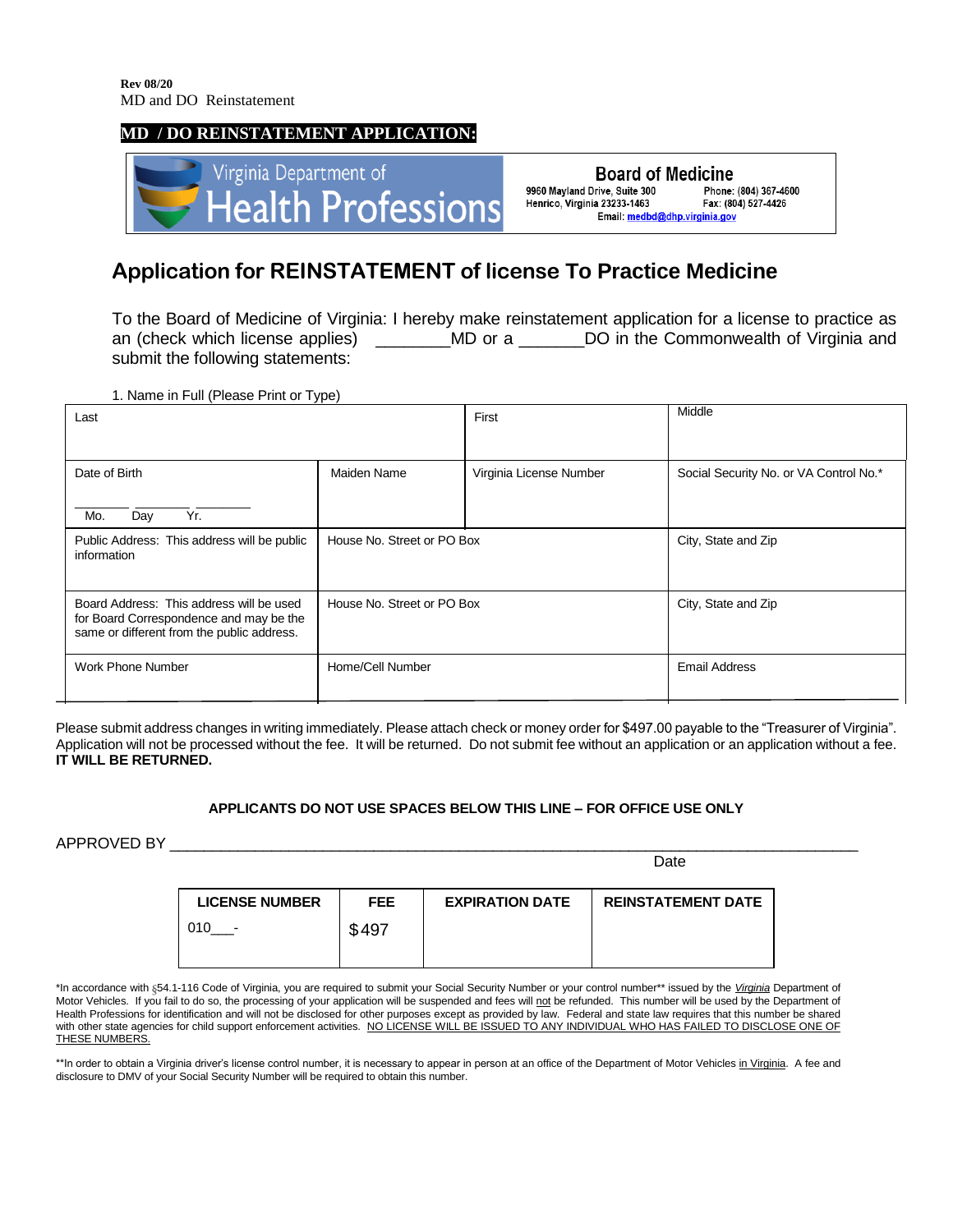2. List in chronological order all professional practices to include the location of service since the expiration date of your Virginia license including any periods of non-professional activities or employment. Please account for all time. If engaged in private practice, list all<br>hospital affiliations. If none, please explain. CVs may be attached but do not subst

| From<br>To |  | <b>Name and Location</b> | <b>Position Held</b> |
|------------|--|--------------------------|----------------------|
|            |  |                          |                      |
|            |  |                          |                      |
|            |  |                          |                      |
|            |  |                          |                      |
|            |  |                          |                      |
|            |  |                          |                      |
|            |  |                          |                      |
|            |  |                          |                      |
|            |  |                          |                      |
|            |  |                          |                      |
|            |  |                          |                      |
|            |  |                          |                      |
|            |  |                          |                      |
|            |  |                          |                      |
|            |  |                          |                      |
|            |  |                          |                      |
|            |  |                          |                      |
|            |  |                          |                      |
|            |  |                          |                      |
|            |  |                          |                      |

Please provide a telephone number and email address where you can be reached during the day.

| <b>Work Number</b> | <b>Home Number</b> | <b>Email Address</b> |
|--------------------|--------------------|----------------------|
|                    |                    |                      |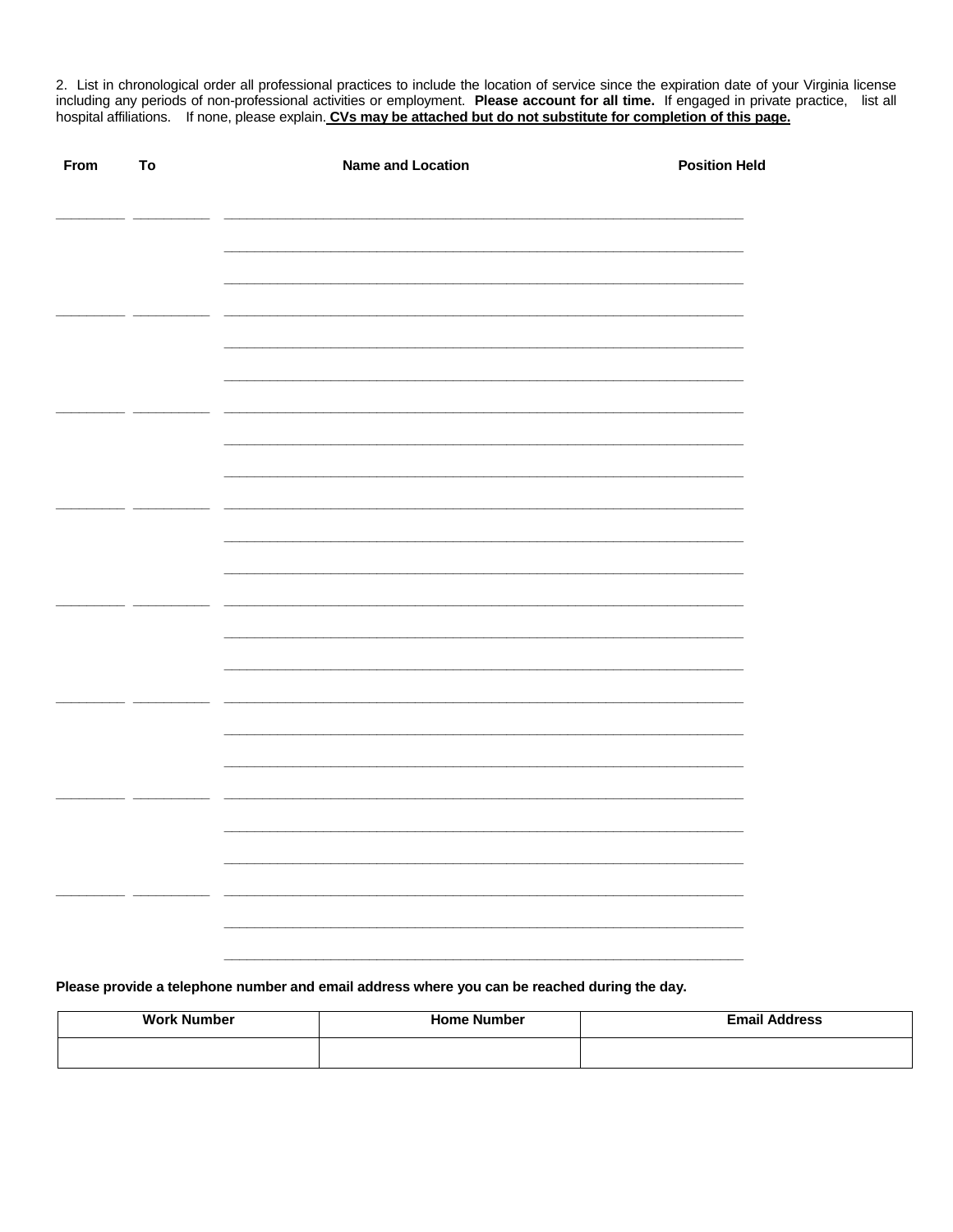- 3. Do you intend to engage in the active practice of medicine/osteopathy in the Commonwealth of Virginia?  $\square$  Yes  $\square$  No
- 4. List all jurisdictions in which you have been issued a full license to practice medicine active, inactive or expired. Indicate number and date issued. Temporary or intern / resident licenses need not be included.

**QUESTIONS MUST BE ANSWERED.** If any of the following questions (5-16) is answered **Yes**, explain in a narrative to be attached to the application and include any relevant documentation from courts or attorneys. Letters may be submitted by your attorney regarding malpractice suits or criminal complaints.

|                                                                                                                                                                                                                                                                                                                     | Yes | No |
|---------------------------------------------------------------------------------------------------------------------------------------------------------------------------------------------------------------------------------------------------------------------------------------------------------------------|-----|----|
| 5. Have you ever been denied a license or the privilege of taking a licensure/competency examination by any<br>testing entity or licensing authority?                                                                                                                                                               |     |    |
| 6. Have you ever been convicted of a violation of local, state or federal statute, regulation or ordinance, or entered into<br>any plea agreement relating to a felony or misdemeanor? (Exclude traffic violations, except convictions for driving<br>under the influence and reckless driving.                     |     |    |
| 7. Have you ever been denied clinical privileges or voluntarily surrendered your clinical privileges for any reason?                                                                                                                                                                                                |     |    |
| 8. Have you ever been placed on a corrective action plan, placed on probation or been dismissed or suspended or<br>requested to withdraw from any professional school, training program, hospital, etc.?                                                                                                            |     |    |
| 9. Have you ever been terminated from employment or resigned in lieu of termination from any training<br>program, hospital, healthcare facility, healthcare provider, provider network or malpractice insurance carrier?                                                                                            |     |    |
| 10. Have you ever had any disciplinary actions taken against any of your professional license/certificate/permit/registration<br>related to your professional practice, are any actions pending or are you currently under investigation?                                                                           |     |    |
| 11. Have you ever had any membership in a state or local professional society revoked, suspended, or sanctioned?                                                                                                                                                                                                    |     |    |
| 12. Have you voluntarily withdrawn from any professional society while under investigation?                                                                                                                                                                                                                         |     |    |
| 13. Do you have a physical disease, mental disorder, or any condition, which could affect your performance of<br>professional duties?                                                                                                                                                                               |     |    |
| 14. Have you been physically or emotionally dependent upon the use of alcohol/drugs or treated by, consulted with,<br>or been under the care of a professional for any substance abuse within the last two (2) years?                                                                                               |     |    |
| 15. Have you been in a health practitioner's monitoring program within the last two (2) years?                                                                                                                                                                                                                      |     |    |
| 16. Have you had any malpractice suits brought against you in the last ten (10) years? If so, how many?<br>If your answer is, "yes" please provide a written explanation on a separate sheet of paper.                                                                                                              |     |    |
| 17. Are you a spouse of someone who is on federal active duty orders pursuant to Title 10 of the U.S. Code or a<br>veteran who has left active-duty service within one year of submission of this application and who is accompanying<br>your spouse to Virginia or an adjoining state of the District of Columbia? |     |    |
|                                                                                                                                                                                                                                                                                                                     |     |    |

18. Are you active duty military?